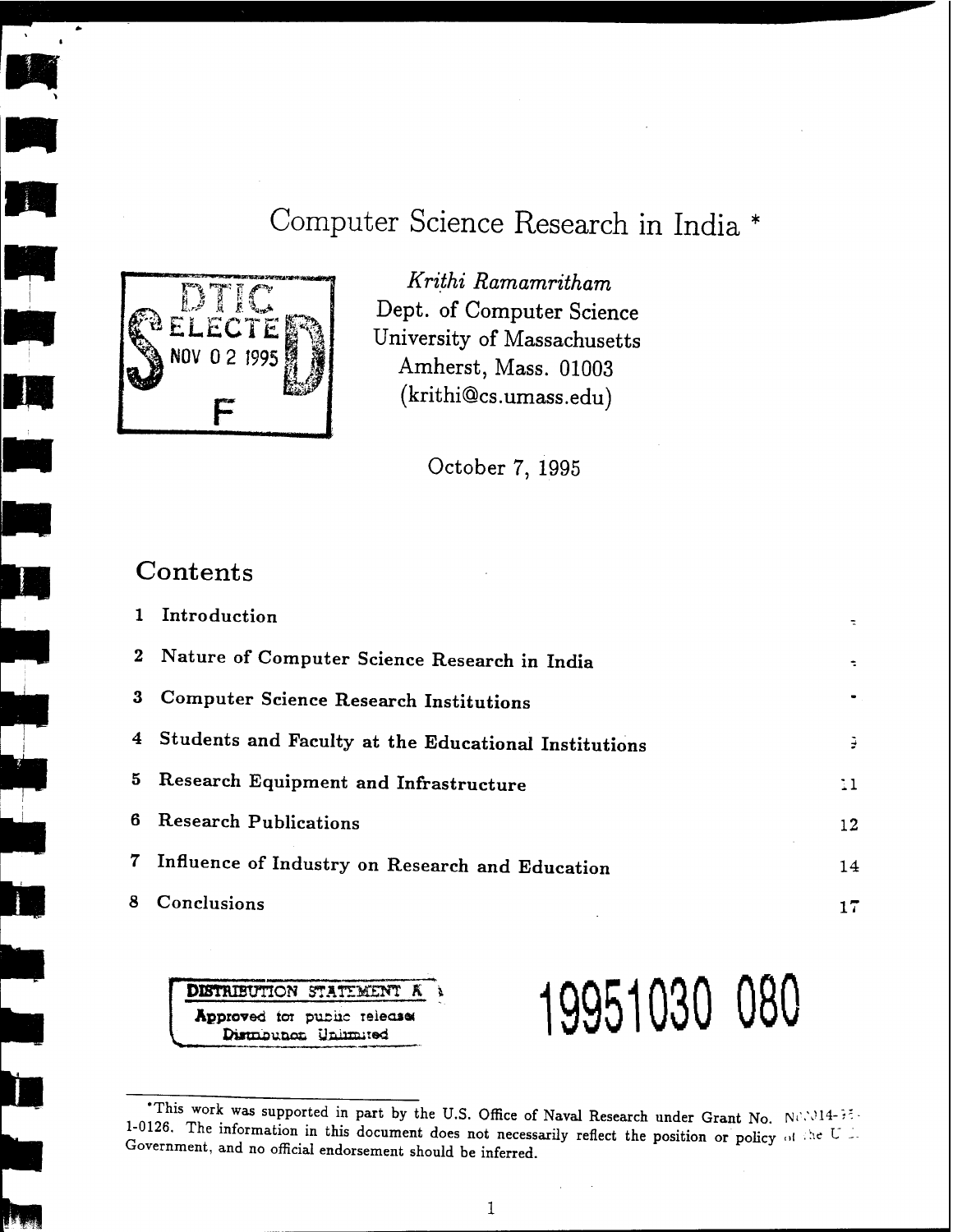#### **Glossary of Terms**

Educational Institutions: IISc - Indian Institute of Science IIT - Indian Institute of Technology REC - Regional Engineering College UoH - University of Hyderabad  $UoP - Pune University$ VRCE - Visweswarayya College of Engineering, Nagpur

Government Sponsored Organizations: BARC - Bhabha Atomic Research Center CAIR - Center for AI and Robotics CDAC - Center for the Development of Advanced Computation CDOT - Center for the Development of Telematics CMC - Computer Maintenance Corporation ECIL - Electronics Corporation of India, Limited ISI - Indian Statistical Institute ISRO - Indian Space Research Organization MatScience - Inst. for Mathematical Sciences, Madras NAL - National Aerospace Laboratories NCST - National Center for Software Technology NIC - National Informatics Center NRSA - National Remote Sensing Agency TIFR - Tata Institute for Fundamental Research

Private Organizations: SSF - SPIC Science Foundation, Madras

TCS - Tata Consultancy Services

TRDDC - Tata Research, Development, and Design Center PSPL - Persistent Systems Private Limited, Pune

Professional Organizations:

CSI - Computer Society of India

NASSCOMM - National Association of Software and Service Companies IMA - Indian Manufacturers Association

#### $Infrastructure$ :

ERNET - Educational and Research Network NICNET - National Informatics Center Network STP - Software Technology Parks VSAT - Very Small Aperture Terminal

|                                  | Accesion For                          |              |  |  |  |  |  |
|----------------------------------|---------------------------------------|--------------|--|--|--|--|--|
| DTIC TAS<br><b>Justification</b> | NTIS CRA&!<br>Unannounced             | N<br>П<br>Г, |  |  |  |  |  |
|                                  | By form $50$<br>Dis <i>vibution  </i> |              |  |  |  |  |  |
|                                  | Availability Codes                    |              |  |  |  |  |  |
| Dist                             | Avail and jor<br>Special              |              |  |  |  |  |  |
|                                  |                                       |              |  |  |  |  |  |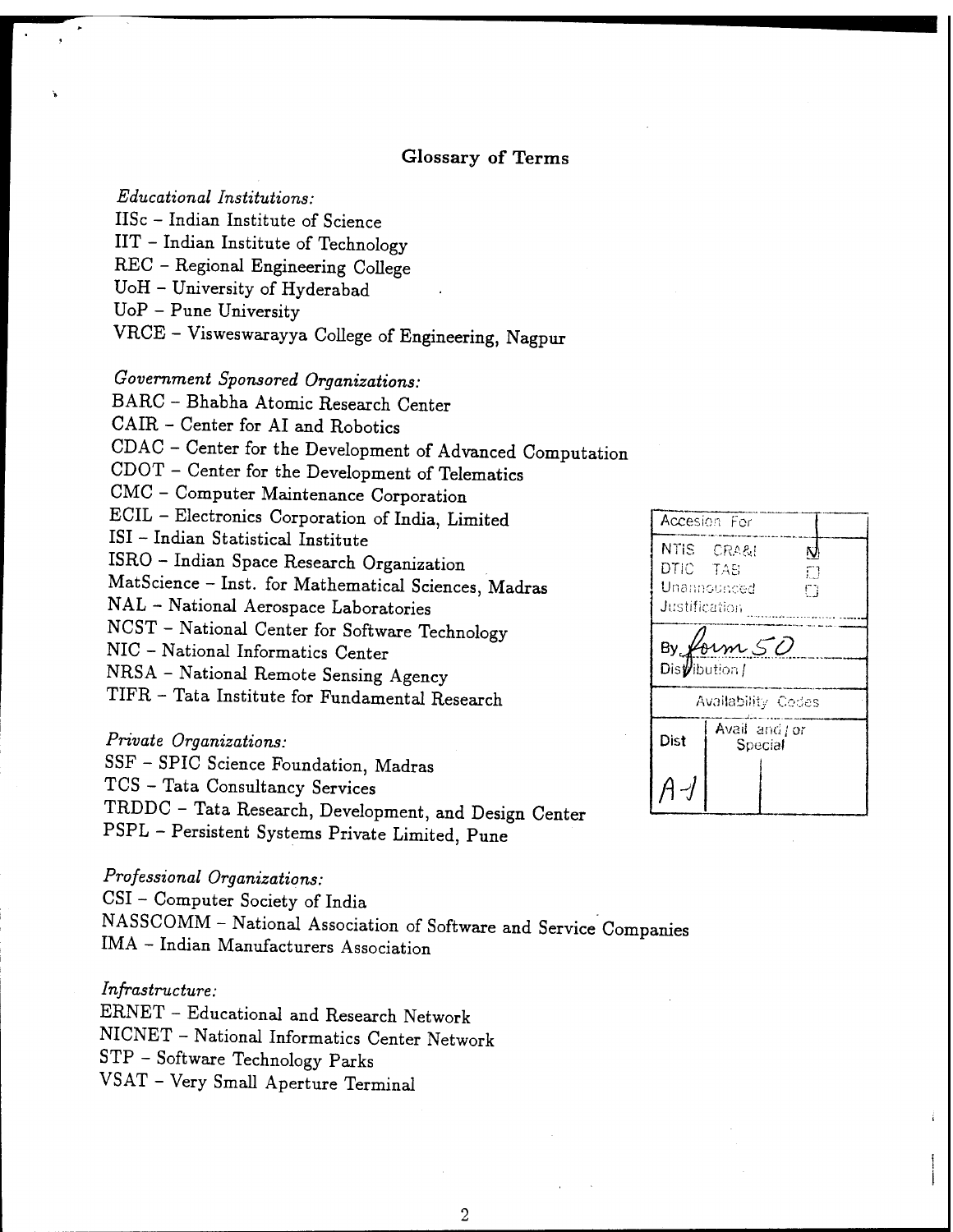*Government (Funding) Agencies*

AICTE - All India Council for Technical Education

DAE - Department of Atomic Energy

DoE - Department of Electronics

DoS - Department of Space

DST - Department of Science and Technology

MoD - Ministry of Defence

#### *Conferences:*

COMAD - Conference on the Management of Data

FSTTCS - Foundations of Software Technology and Theoretical Computer Science IWPP - Intl. Workshop on Parallel Processing

CONSEG - Intl. Conference on Software Engineering Practices

Networks - Conference on Computer Communication Networks

CISMOD - Conference on Information Systems and Management of Data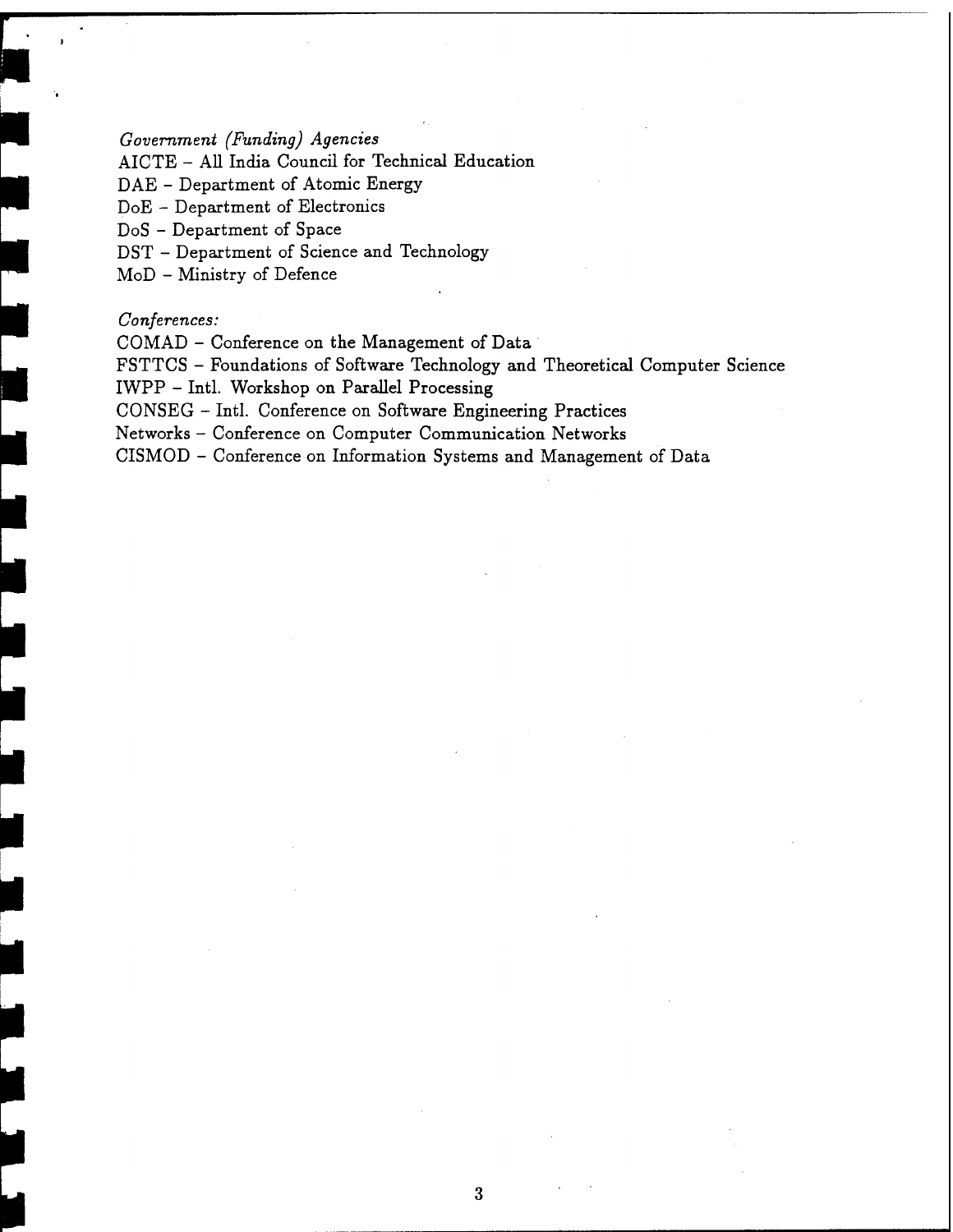## <sup>1</sup> Introduction

India prides itself in having one of the largest technical manpower in the world. Her software industry has seen tremendous growth - over  $50\%$  each year during the last 10 years - which is the envy of many software exporting countries throughout the world. The students from India's top science and technology educational institutions are highly sought after by research universities in the US and Europe. India is one of just half a dozen countries to have successfully built and deployed their own satellites and launch vehicles.

Given these much-publicized accomplishments, an obvious question is: Has the potential for high-caliber research, indicated by the above facts, been realized? This report addresses this question, in the context of Computer Science. The observations and findings are based on visits to research and educational institutions and discussions with researchers - undertaken during a one-year sabbatical stay in India.

This paper begins with a discussion of the nature of Computer Science Research in India. The type of institutions in which Computer Science research is conducted is considered next followed by a discussion of the students and faculty at the educational institutions. Support for conducting research in the form of equipment, infrastructure, and publications, is the next topic discussed. We then examine how Indian researchers publish their work. Finally we study the influence on Indian Computer Science research of the phenomenal growth in exports by the Indian software industry and the arrival of multinationals since the recent liberalization and globalization of the Indian economy.

Readers interested in knowing more about the research conducted at the Indian Computer Science R&D establishments mentioned in this report should refer to the detailed trip report [5] which complements this summary paper. Additional reading material on Indian Science in general can be found in some of the references listed at the end of this paper.

# 2 Nature of Computer Science Research in India

Computer Science (CS) research in India started in earnest only in the mid-80's triggered by the establishment of post-graduate programs in many institutions throughout the country at that time. Today, almost all areas of computer science research are covered by researchers in India, including topics that are "hot" elsewhere such as multi-media, workflow automation, virtual reality, and hardware-software co-design [5]. The territory covered by Indian researchers is impressive and most of the research problems tackled are of current interest globally. Some of the research has even attracted international attention including work on neuro-fuzzy systems, machine learning, genetic and neural algorithms, the modeling and control of flexible manufacturing systems, speech synthesis, databases, and complexity theory.

One area where solutions unique to Indian conditions have been developed is machineassisted language processing. With a vast population conversing in a multitude of languages (there are over twenty officially-recognized regional languages!), many with their own scripts, the problem of translation and transliteration from English to these languages and from one Indian language to another is daunting, but one which has the potential for a huge pay-off, - socially, politically, and economically. It is not surprising that many computer

4